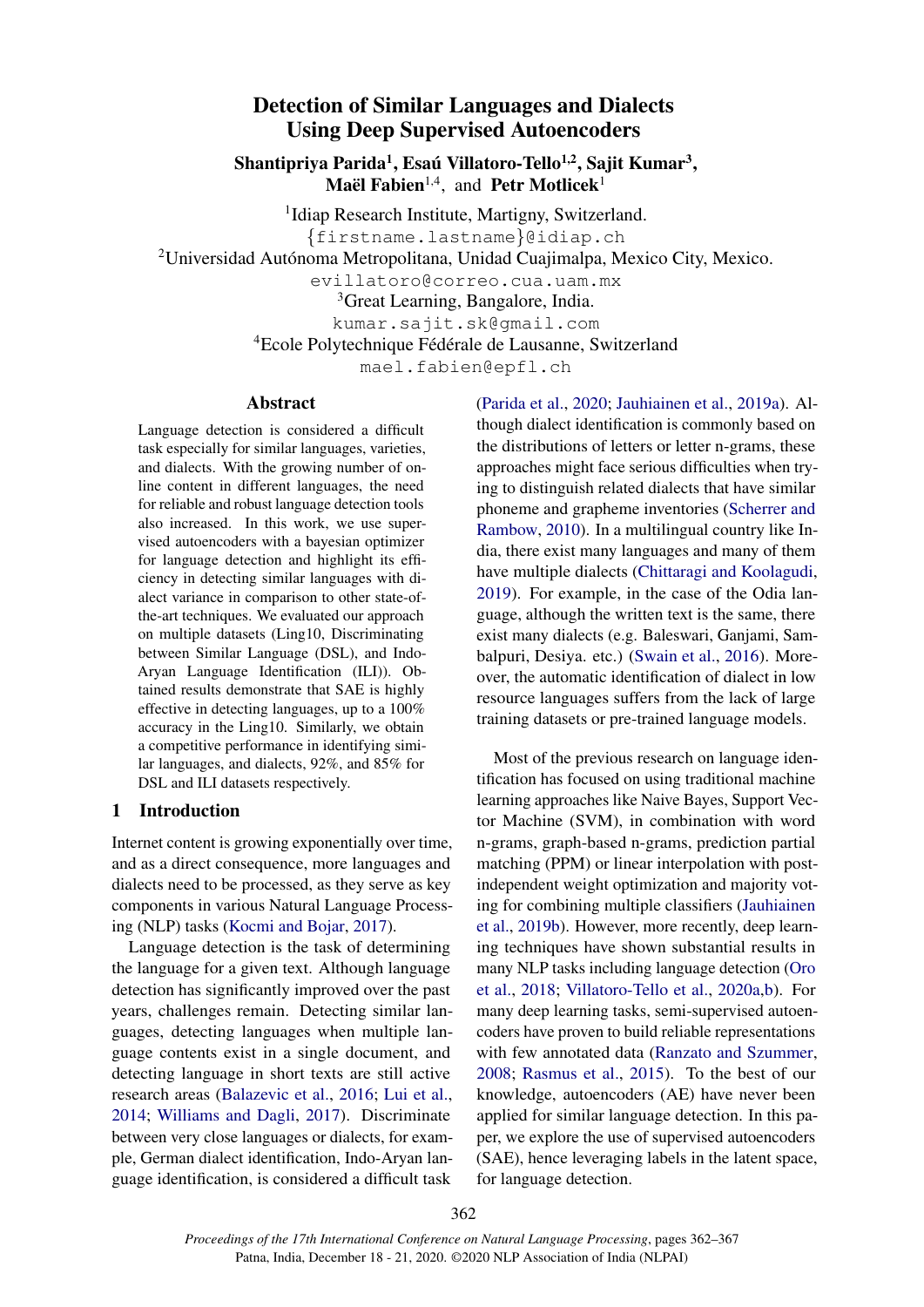#### 2 Proposed Method

The overall architecture of the proposed method is shown in Figure [1.](#page-2-0) The following subsections briefly describe the main components of our approach.

#### 2.1 Supervised Autoencoder

An AE is a neural network that learns a lowdimensional representation (encoding) of input data and then learns to reconstruct the original input from the learned representation. This type of architecture is mainly used for dimensionality reduction or feature extraction [\(Zhu and Zhang,](#page-5-10) [2019\)](#page-5-10), in an unsupervised fashion. By learning to reconstruct the input, the AE extracts underlying abstract attributes that facilitate accurate prediction of the input.

A supervised autoencoder (SAE) is an AE with the addition of a supervised loss on the representation layer. For the case of a single hidden layer, a supervised loss is added to the output layer and for a deeper AE, the innermost layer has a supervised loss added to the bottleneck layer that is usually transferred to the supervised layer after training the AE.

In supervised learning, the goal is to learn a function for a vector of inputs  $\mathbf{x} \in \mathbb{R}^d$  to predict a vector of targets  $y \in \mathbb{R}^m$ . Consider SAE with a single hidden layer of size  $k$ , and the weights for the first layer are  $\mathbf{F} \in \mathbb{R}^{k \times d}$ . The function is trained on a finite batch of independent and identically distributed (i.i.d.) data,  $(\mathbf{x}_1, \mathbf{y}_1), ..., (\mathbf{x}_t, \mathbf{y}_t)$ , with the goal of a more accurate prediction on new samples generated from the same distribution. The weight for the output layer consists of weights  $\mathbf{W}_p \in \mathbb{R}^{m \times k}$  to predict  $\mathbf{y}$  and  $\mathbf{W}_r \in \mathbb{R}^{d \times k}$  to reconstruct x. Let  $L_p$  be the supervised loss and  $L_r$ be the loss for the reconstruction error. In the case of regression, both losses might be represented by a squared error, resulting in the objective:

$$
\frac{1}{t}\sum_{i=1}^{t} \left[ L_p(\mathbf{W}_p \mathbf{F} \mathbf{x}_i, \mathbf{y}_i) + L_r(\mathbf{W}_r \mathbf{F} \mathbf{x}_i, \mathbf{x}_i) \right] =
$$
\n
$$
\frac{1}{2t}\sum_{i=1}^{t} \left[ ||\mathbf{W}_p \mathbf{F} \mathbf{x}_i - \mathbf{y}_i||_2^2 + ||\mathbf{W}_r \mathbf{F} \mathbf{x}_i - \mathbf{x}_i||_2^2 \right]
$$
\n(1)

The addition of supervised loss to the AE loss function acts as regularizer and results (as shown

in equation [1\)](#page-1-0) in the learning of the better representation for the desired task [\(Le et al.,](#page-4-5) [2018\)](#page-4-5). In summary, an SAE represents a neural network that jointly predicts targets and inputs.

#### 2.2 Bayesian Optimizer

In the case of SAE, there are many hyperparameters related to model construction and optimization. AE training and performance often benefit from hyperparameter tuning to avoid over and underfitting.

Bayesian optimization (BO) is a state-of-theart hyperparameter optimization algorithm that reached competitive performances on several optimizations benchmarks [\(Snoek et al.,](#page-5-11) [2012;](#page-5-11) [Bergstra](#page-4-6) [and Bengio,](#page-4-6) [2012\)](#page-4-6). BO is a technique based on Bayes theorem to direct a search for a global optimization problem that is efficient and effective. It works by building a probabilistic model of the objective function, called the surrogate function, that is then searched efficiently with an acquisition function before candidate samples are chosen for evaluation on the real objective function.

#### 2.3 Textual Features

Character n-grams are fed as an input to the SAE. In comparison to word n-grams, which only capture the identity of a word and its possible neighbors, character n-grams are additionally capable of detecting the morphological makeup of a word [\(Wei](#page-5-12) [et al.,](#page-5-12) [2009;](#page-5-12) [Kulmizev et al.,](#page-4-7) [2017\)](#page-4-7). The extracted n-gram features are input to the deep SAE as shown in the Figure [1.](#page-2-0) The deep SAE contains multiple hidden layers. Hyperparameters were optimized using BO.

### 3 Experimental Setup and Datasets

#### 3.1 Hyperparameters

To verify the robustness of our proposed model, we have used datasets that are either short, contain similar dialects, or cover multiple languages, and long texts. The range of values for the hyperparameters search space is shown in Table [1.](#page-2-1) During training, BO chooses the best hyperparameters from this range. The overall configuration of the SAE model is shown in Table [2.](#page-2-2)

#### <span id="page-1-0"></span>3.2 Datasets

A summary table of the number of texts per dataset is presented in Table [3.](#page-2-3) We also provide a brief description of each dataset.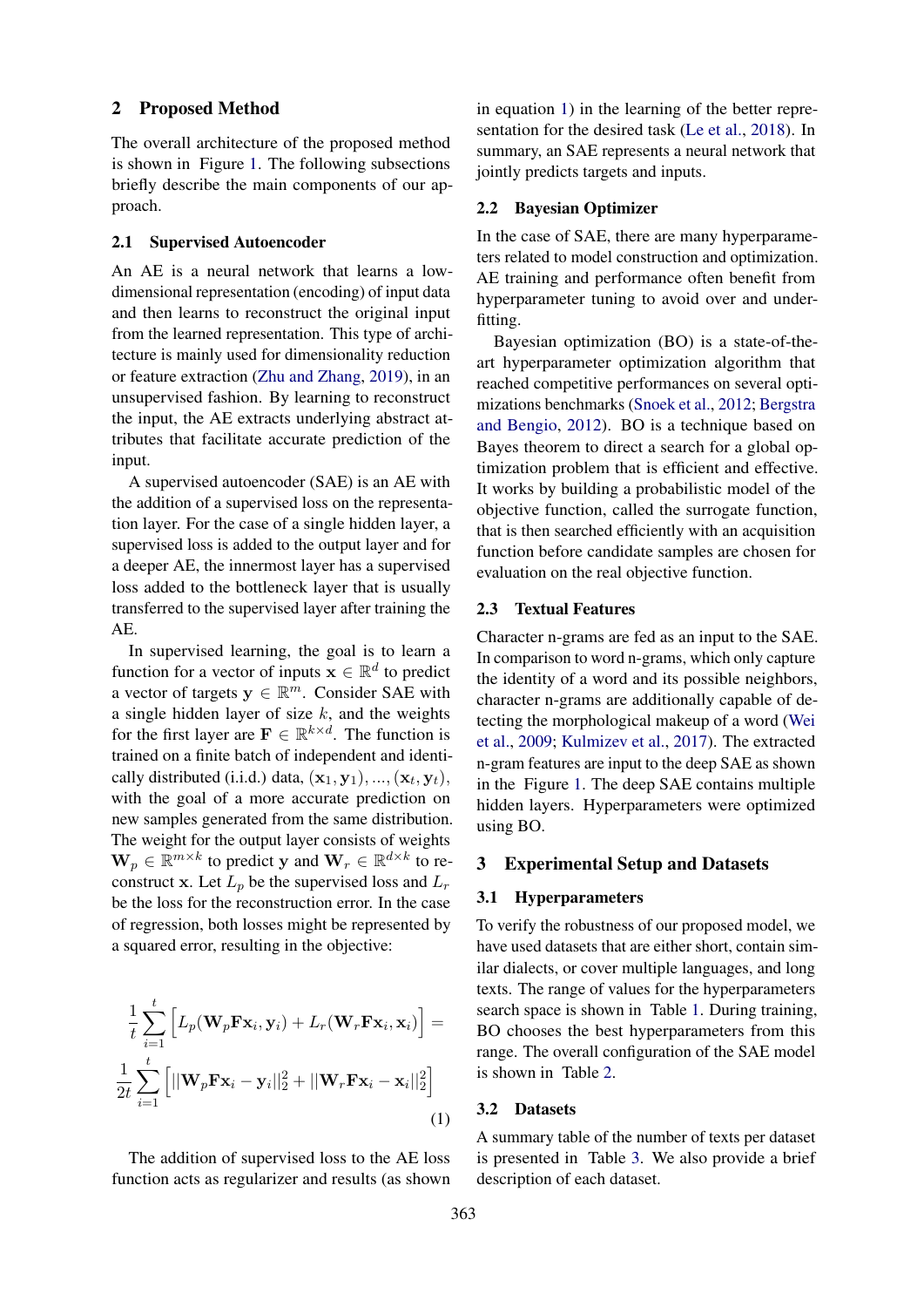<span id="page-2-0"></span>

Figure 1: Proposed model architecture. The extracted features of the text are input to the supervised autoencoder. The target "y" are included. The classification output are the language id for the classified languages.

<span id="page-2-1"></span>

| <b>Hyper Parameter</b> | Range                               |
|------------------------|-------------------------------------|
| number of layer        | $1 - 5$                             |
| learning rate          | $10^{-5} - 10^{-2}$                 |
| weight decay           | $\frac{10^{-6} - 10^{-3}}{10^{-3}}$ |
| activation functions   | 'relu', 'sigma'                     |

Table 1: Search space hyper parameter range.

<span id="page-2-2"></span>

| Parameter           | DSL      | Ling10   | ĦЛ              |
|---------------------|----------|----------|-----------------|
| n_gram range        | $1 - 3$  | $1 - 3$  | $1 - 3$         |
| number of target    | 14       |          |                 |
| embedding dimension | 300      | 300      | 300             |
| supervision         | $'$ clf' | $'$ clf' | $^{\circ}$ clf' |
| converge threshold  | 0.00001  | 0.00001  | 0.00001         |
| number of epochs    | 300      | 500      | 500             |

Table 2: SAE model configurations for the dataset.

<span id="page-2-3"></span>

| <b>Dataset</b> | <b>Training</b> | <b>Development</b> | <b>Test</b> |
|----------------|-----------------|--------------------|-------------|
| <b>DSL</b>     | 252,000         | 28,000             | 14,000      |
| Ling10         | 140,000         |                    | 50,000      |
| II J           | 70,351          | 10,329             | 9,692       |

Table 3: Dataset Statistics.

DSL Dataset: The data obtained from the "Discriminating between Similar Language (DSL) Shared Task 2015" contains 13 different languages belonging to 6 language groups, namely South Eastern Slavic (Bulgarian and Macedonian), South Western Slavic (Bosnian, Croatian and Serbian), West-Slavic (Czech and Slovak), Ibero-Romance Spanish (Peninsular Spanish and Argentinian Spanish), Ibero-Romance Portuguese (Brazilian Portuguese and European Portuguese), and Austronesian (Indonesian and Malay). The

DSL corpus collection  $1$  have different versions based on different language groups, representing a benchmark dataset for evaluating language identification systems [\(Tan et al.,](#page-5-13) [2014a\)](#page-5-13). We used the DSLCCv[2](#page-2-5).0  $2$  to perform our experiments [\(Tan et al.,](#page-5-14) [2014b\)](#page-5-14). In this version, the training set contains 18,000 sentences for each language and the development set contain 2,000 sentences in each language.

**Ling10 Dataset:** The Ling10 dataset  $3$  contains 190,000 sentences categorized into 10 languages (English, French, Portuguese, Chinese Mandarin, Russian, Hebrew, Polish, Japanese, Italian, Dutch) mainly used for language detection and benchmarking natural language processing (NLP) algorithms. It has three variants and we have considered "Ling10-train large" in our experiments.

ILI Dataset: The Indo-Aryan Language Identification (ILI) dataset used for the fifth workshop on NLP for similar languages, varieties and di-alects (VarDial) at COLING 2018<sup>[4](#page-2-7)</sup> [\(Zampieri](#page-5-15) [et al.,](#page-5-15) [2018b\)](#page-5-15). This task was aimed at identifying 5 closely-related languages of the Indo-Aryan language family – Hindi (also known as Khari Boli), Braj Bhasha, Awadhi, Bhojpuri, and Magahi. Considering Indian geographical location and states,

<span id="page-2-5"></span><sup>2</sup>[https://github.com/Simdiva/DSL-Task/](https://github.com/Simdiva/DSL-Task/tree/master/data/DSLCC-v2.0) [tree/master/data/DSLCC-v2.0](https://github.com/Simdiva/DSL-Task/tree/master/data/DSLCC-v2.0)

```
3https://github.com/johnolafenwa/
Ling10
```

```
4https://github.com/kmi-linguistics/
vardial2018
```
<span id="page-2-4"></span><sup>1</sup>[http://ttg.uni-saarland.de/resources/](http://ttg.uni-saarland.de/resources/DSLCC/) [DSLCC/](http://ttg.uni-saarland.de/resources/DSLCC/)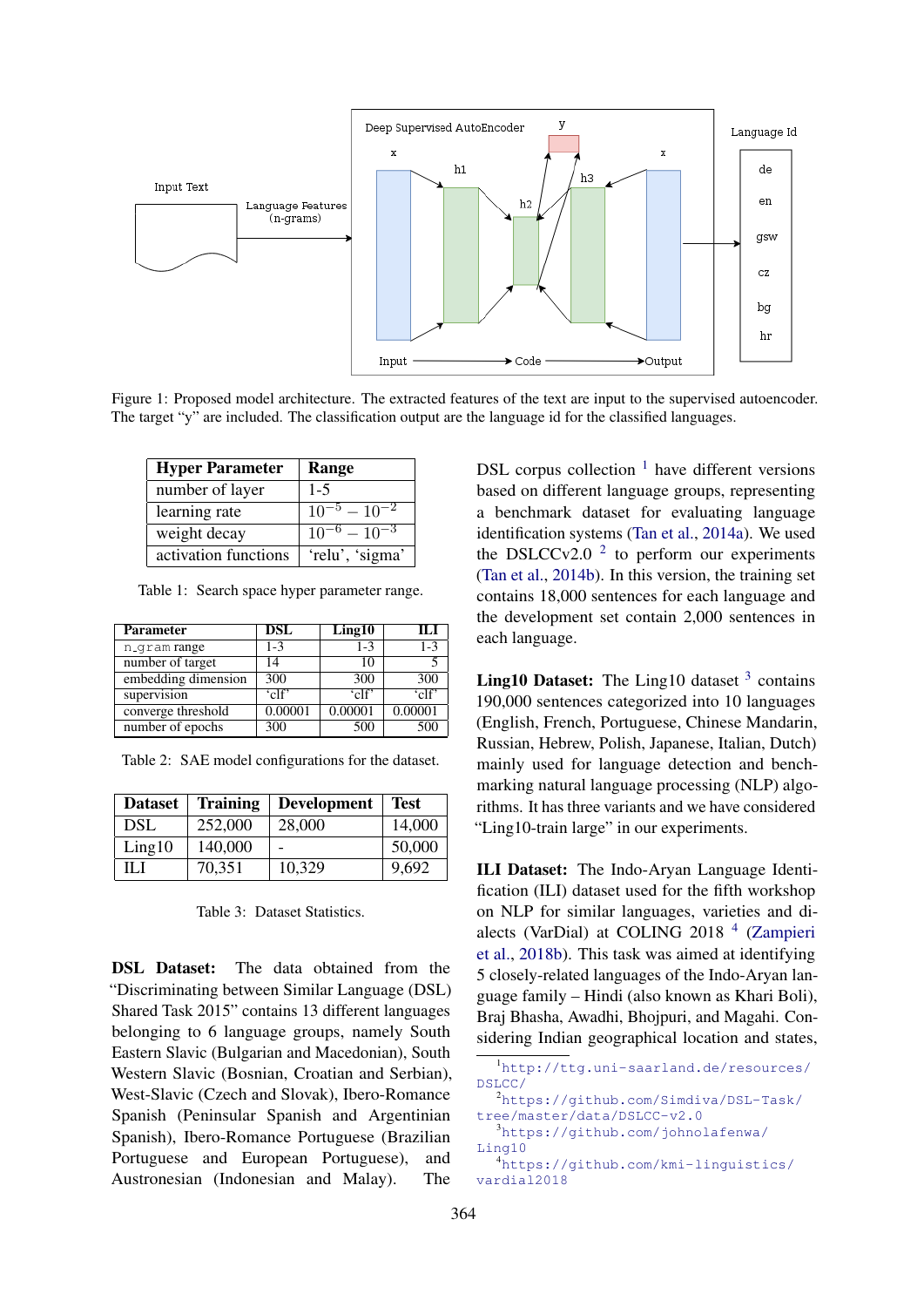<span id="page-3-0"></span>

Figure 2: Confusion matrix for the DSL test dataset.

these languages form part of a continuum starting from Western Uttar Pradesh (Hindi and Braj Bhasha) to Eastern Uttar Pradesh (Awadhi and Bhojpuri) and the neighboring Eastern state of Bihar (Bhojpuri and Magahi).

## 4 Results and Discussion

<span id="page-3-1"></span>

Figure 3: Confusion matrix for Ling10 test dataset.

The SAE model performance for the used dataset is shown in Table [4.](#page-4-8) Since we are interested in potential confusion between languages, we plot the confusion matrices for the DSL (Figure [2\)](#page-3-0), Ling10 (Figure [3\)](#page-3-1), and for the ILI (Figure [4\)](#page-3-2) datasets.

Observe that for the case of Ling10 (dissimilar

<span id="page-3-2"></span>

Figure 4: Confusion matrix for ILI test dataset.

language families) the SAE approach performs almost perfect (few confusions between Dutch and Portuguese and Dutch and French) reaching an accuracy of 100%. On the contrary, for DSL and ILI datasets, we can notice more errors. For example, in DSL, there are many mistakes between Spanish, Portuguese, and South Western Slavic families respectively, nevertheless, our SAE gets an accuracy of 92%. Similarly, observe the complexity of the task in the ILI dataset, where the obtained accuracy was of 85%.

As a comparison point, the best-reported result for the DSL dataset is based on a classifier ensemble approach (using 8 SVM classifiers); each one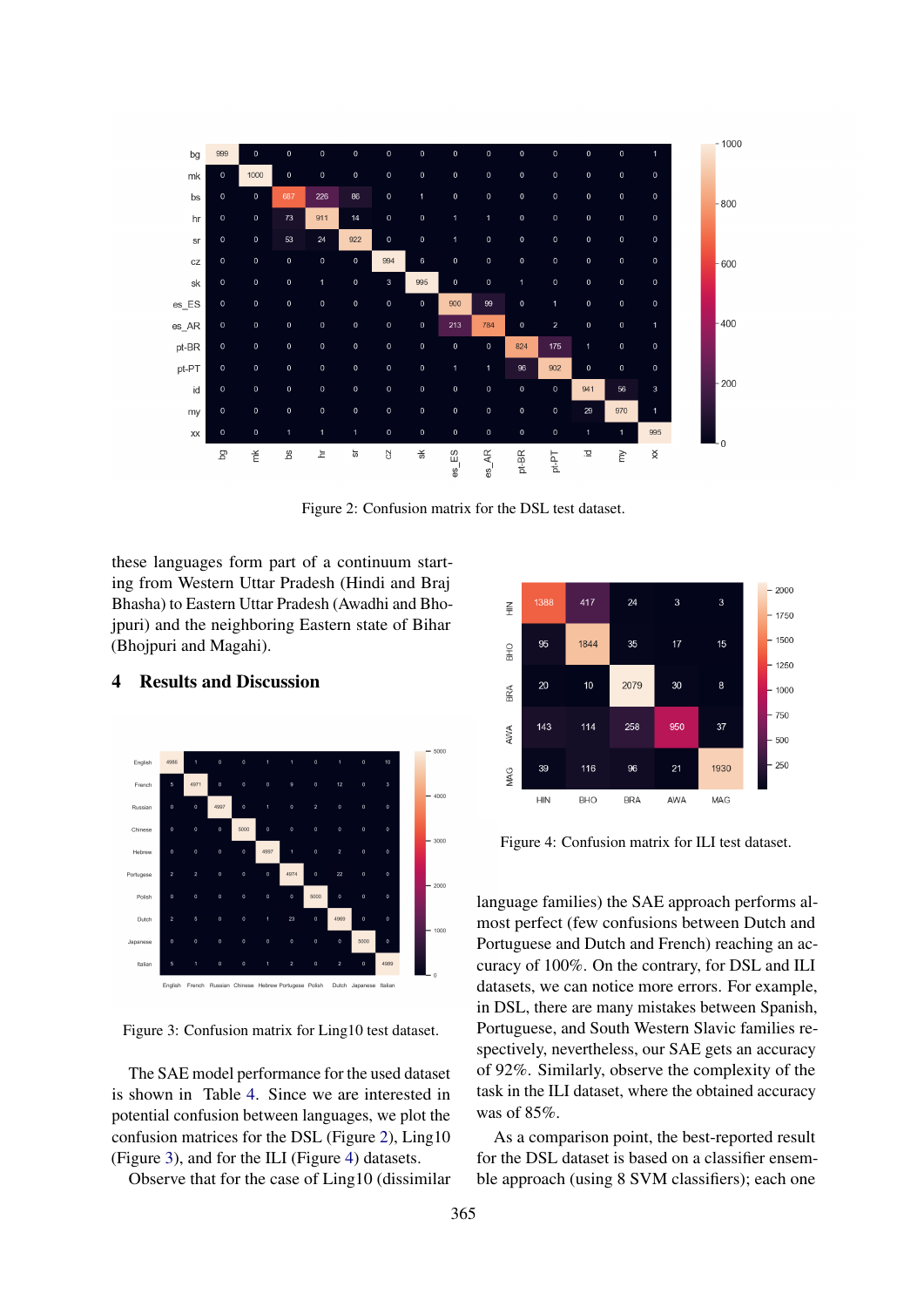trained on a single feature type and reached an accuracy of 95.54 % in the test partition during the DSL 2015 shared task using the DSLv2.0 dataset [\(Mal](#page-5-16)[masi and Dras,](#page-5-16) [2015;](#page-5-16) [Zampieri et al.,](#page-5-17) [2015\)](#page-5-17). For the case of the ILI dataset, the best score reported during the Second VarDial Evaluation Campaign was of 95% F1-macro [\(Zampieri et al.,](#page-5-18) [2018a\)](#page-5-18). The winning approach is based on adaptive language models based on character n-grams from 1 to 6 [\(Jauhiainen et al.,](#page-4-9) [2018\)](#page-4-9). Contrary to these approaches, the proposed SAE represents a much less complex and competitive alternative, obtaining good performance results.

<span id="page-4-8"></span>

|                  |         | Accuracy   |         |
|------------------|---------|------------|---------|
| Model            | Dataset | Validation | Test    |
| SAE (char-3gram) | Ling10  |            | 100 $%$ |
| SAE (char-3gram) | DSL     | 92%        | 92%     |
| SAE (char-3gram) | HЛ      | 94%        | 85%     |

Table 4: Overall performance of the proposed approach.

### 4.1 Discussion

SAE is less computationally expensive than other deep-learning architectures, while it generalizes well to a wide variety of languages and dialects. The proposed model is extendable by creating a host of features such as character n-gram, word ngram, word counts, etc, and then passing it through AE to choose the best features. As future work, we are planning to i) verify our model  $(SAE + BO)$ with other language detection data sets ii) try to create a dialect detection dataset for other Indian languages and apply SAE for classifying the dialects.

# 5 Conclusion

In this paper, we introduced SAE with BO for language detection using N-grams at the character level and illustrated its performance on the discrimination of very close languages or dialects on several well-known corpora. We also presented some advantages of the proposed approach, and discuss some of the future directions for SAE-based language detection. [5](#page-4-10)

### Acknowledgments

This work was supported by the European Union's Horizon 2020 research and innovation program

under grant agreement No. 833635 (project ROX-ANNE: Real-time network, text, and speaker analytics for combating organized crime, 2019-2022). The second author, Esaú Villatoro-Tello, was supported partially by Idiap Research Institute, SNI-CONACyT, CONACyT project grant CB-2015-01- 258588, and UAM-C Mexico during the elaboration of this work.

### References

- <span id="page-4-1"></span>Ivana Balazevic, Mikio Braun, and Klaus-Robert Müller. 2016. Language detection for short text messages in social media. *arXiv preprint arXiv:1608.08515*.
- <span id="page-4-6"></span>James Bergstra and Yoshua Bengio. 2012. Random search for hyper-parameter optimization. *Journal of machine learning research*, 13(Feb):281–305.
- <span id="page-4-3"></span>Nagaratna B Chittaragi and Shashidhar G Koolagudi. 2019. Automatic dialect identification system for kannada language using single and ensemble svm algorithms. *Language Resources and Evaluation*, pages 1–33.
- <span id="page-4-9"></span>Tommi Jauhiainen, Heidi Jauhiainen, and Krister Lindén. 2018. [Iterative language model adapta](https://www.aclweb.org/anthology/W18-3907)[tion for Indo-Aryan language identification.](https://www.aclweb.org/anthology/W18-3907) In *Proceedings of the Fifth Workshop on NLP for Similar Languages, Varieties and Dialects (VarDial 2018)*, pages 66–75, Santa Fe, New Mexico, USA. Association for Computational Linguistics.
- <span id="page-4-2"></span>Tommi Jauhiainen, Krister Linden, and Heidi Jauhi- ´ ainen. 2019a. Language model adaptation for language and dialect identification of text. *Natural Language Engineering*, 25(5):561–583.
- <span id="page-4-4"></span>Tommi Sakari Jauhiainen, Marco Lui, Marcos Zampieri, Timothy Baldwin, and Krister Lindén. 2019b. Automatic language identification in texts: A survey. *Journal of Artificial Intelligence Research*, 65:675–782.
- <span id="page-4-0"></span>Tom Kocmi and Ondřej Bojar. 2017. Lanidenn: Multilingual language identification on character window. In *Proceedings of the 15th Conference of the European Chapter of the Association for Computational Linguistics: Volume 1, Long Papers*, pages 927–936.
- <span id="page-4-7"></span>Artur Kulmizev, Bo Blankers, Johannes Bjerva, Malvina Nissim, Gertjan van Noord, Barbara Plank, and Martijn Wieling. 2017. The power of character ngrams in native language identification. In *Proceedings of the 12th Workshop on Innovative Use of NLP for Building Educational Applications*, pages 382– 389.
- <span id="page-4-5"></span>Lei Le, Andrew Patterson, and Martha White. 2018. Supervised autoencoders: Improving generalization performance with unsupervised regularizers. In *Advances in Neural Information Processing Systems*, pages 107–117.

<span id="page-4-10"></span><sup>5</sup> SAE code is available [here](https://github.com/idiap/sae_lang_detect)